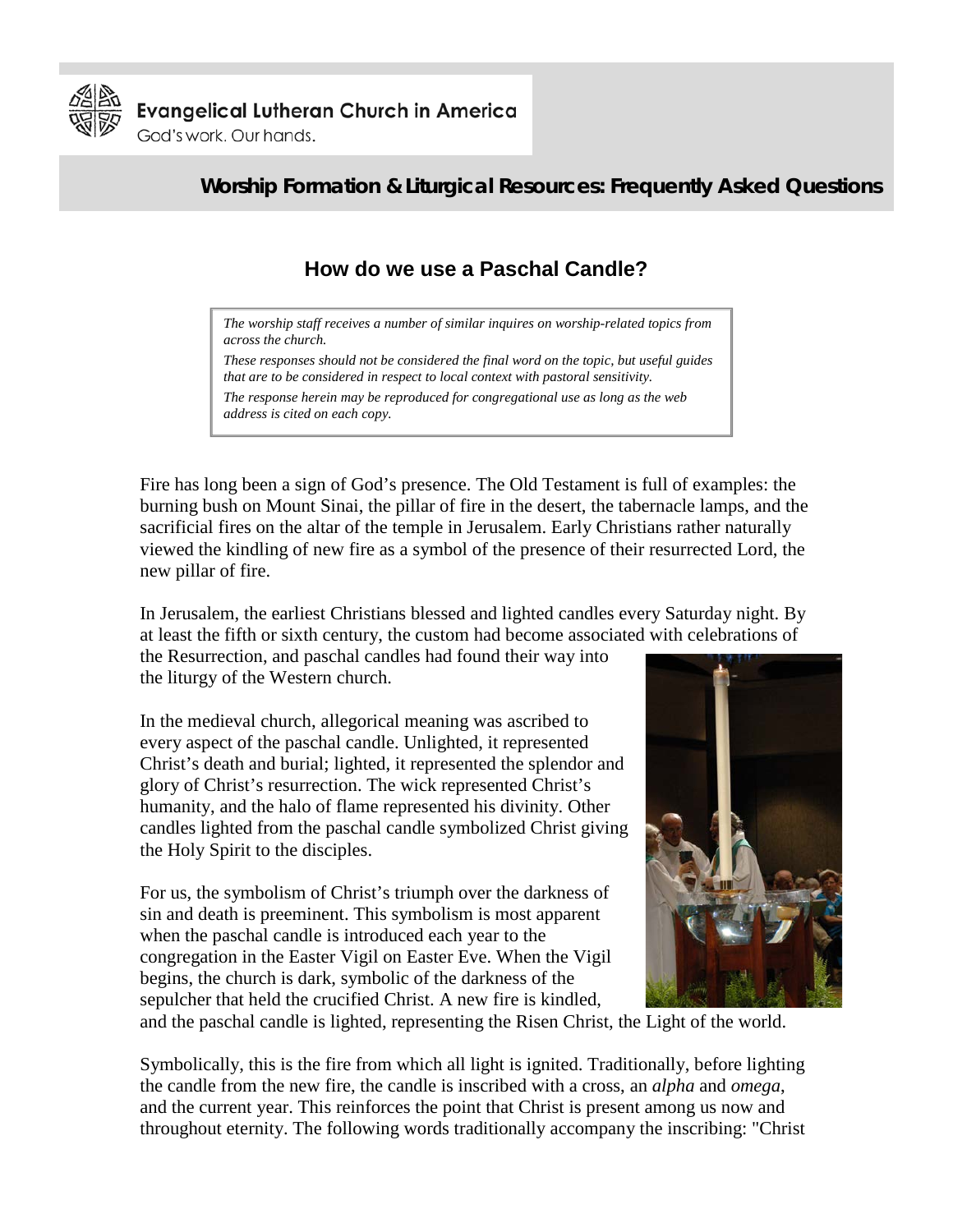yesterday and today [cross], the beginning and the end [Alpha and Omega]. His are all times [2] and ages [0]; to Christ be glory and dominion *[year],* through endless ages *[year].* Amen." Five grains of incense may be inserted into the cross with wax nails (usually provided with a purchased paschal candle), representing the five wounds of Christ, as indicated during the Easter proclamation. If the candle already has the symbols affixed to it, the minister may trace the symbols as the words are spoken.

As the candle is carried in procession into the dark nave, so Christ lights our way out of darkness. During this procession, the bearer of the candle lifts it high and sings, "The light of Christ," to which all respond, "Thanks be to God!" Its meaning is even clearer in the Roman rite, which says, "Christ our Light!" There is no missing the point! Christ is present in the midst of the assembly. We are not pretending to reenact Christ's physical resurrection. We are not simply recalling an ancient event when Christ was present. The reality in the message of the resurrection is that the Risen Christ is present here today, with and for us. There is no one particular moment within the procession of light or in the vigil liturgy that we believe to be the exact moment of Christ's resurrection. The ancient Easter proclamation, sung by the light of the paschal candle, says it clearly: "O night truly blessed which alone was worthy to know the time and the hour wherein Christ arose again from hell!" We are gathered in darkness to wait and look for the resurrection. Gradually we enter into the reality that Christ is risen and is present among us. (For musical settings of the Easter proclamation, see *Music Sourcebook for Lent and the Three Days* in Resources).

Throughout the fifty days of Easter, the paschal candle traditionally stands near the altar as a symbol of the resurrection. It is lighted for each liturgy during the great fifty days of Easter. (Easter is not over until Pentecost, the fiftieth day!) Ideally, the candle burns continuously from the Vigil of Easter through Pentecost. Since this is usually not practical, the paschal candle should be lighted well before the arrival of worshipers and remain lit until after all have departed. To heighten the symbolism, it could be lighted any time groups of people assemble in or near the nave (meetings, rehearsals, and so forth). If evening prayer is celebrated during the season of Easter, the assembly gathers for prayer around the burning paschal candle. A separate vesper candle is not used.

In some traditions, the paschal candle is extinguished at the reading of the gospel on the Ascension of our Lord. This practice emphasizes the historical presence of Jesus following the resurrection, rather than focusing on the presence of the Risen Christ in our time. The fuller symbolism of the paschal candle calls for letting it remain lighted and central through the entire Easter season.

After the Day of Pentecost, the paschal candle is placed on its stand near the baptismal font as a visual reminder that in our baptism, we are crucified and resurrected with Christ. The candle is lighted at each celebration of Baptism, at which time small baptismal candles are lighted from it for presentation to the baptized or sponsor (see also, ["How can](http://www.elca.org/worshipfaq)  [the centrality of baptism be renewed?"\)](http://www.elca.org/worshipfaq). This act is a visual reminder of the integral connection between Baptism and Easter. For funerals (see also, ["What are the marks of a](http://www.elca.org/worshipfaq)  [Christian funeral?"\)](http://www.elca.org/worshipfaq), the paschal candle is lighted and placed in its stand at the head of the casket during the funeral rite. In a visual way, the paschal candle visually proclaims the message of Romans 6:3-5 (used at the beginning of the burial liturgy): "In our Baptism we have already died and been raised with Christ."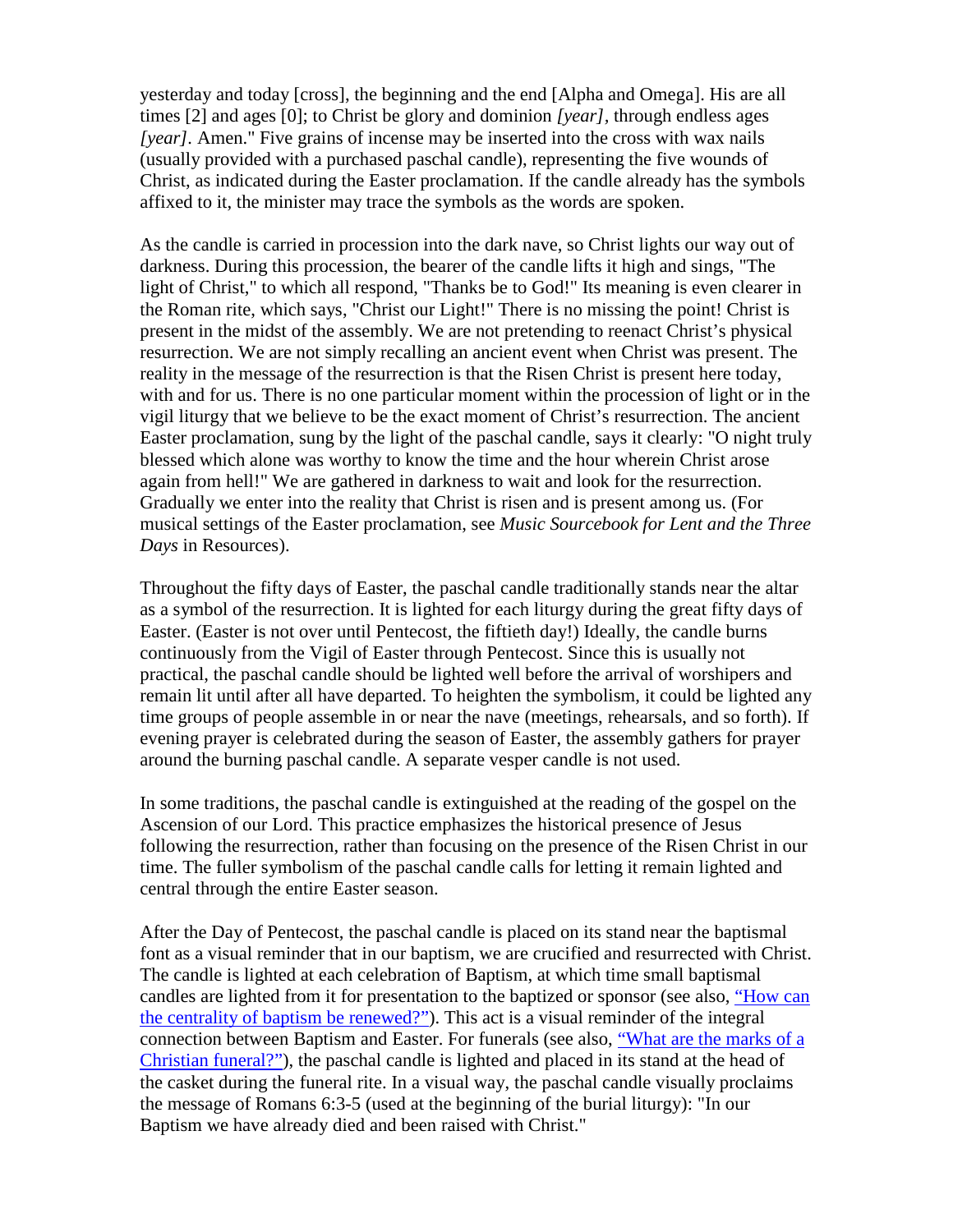The paschal candle, sometimes called the Easter candle, should not be confused with the so-called Christ candle, which has no roots in liturgical history but is often seen at the center of Advent wreaths. The paschal candle should be of substantial size, even huge, if its important symbolism is to speak clearly. Even the stand in which it rests should be of great size. It is inappropriate to use an aluminum tube with a candle on a spring or burning oil inside. The Easter proclamation sings the glories of the candle, for it is "fed by the melting wax which the bees, your servants, have made for the substance of this candle." Therefore, to speak authentically, the candle should made be of wax, and the height of the candle should visibly diminish throughout the season and year. Ideally, a new paschal candle is inscribed and lit each year at the Vigil of Easter. This practice can be costly, so you will want to find creative ways to use the remaining wax from the previous year's candle. It is possible to save a great deal of money and involve more members in preparations for the Vigil of Easter by making your own paschal candle.

### **RESOURCES**

### [Frequently Asked Questions:](http://www.elca.org/worshipfaq)

- $\circ$  How can the centrality of baptism be renewed?
- What are the marks of a Christian funeral?
- $\circ$  How does worship involve all of our senses?

#### [Resources Available for Download on the ELCA Website:](http://www.elca.org/en/Resources/Worship)

- *The Use of the Means of Grace: A Statement on the Practice of Word and Sacrament.* Minneapolis: Augsburg Fortress, 1997. (Available in English and Spanish)
- *Principles for Worship.* Minneapolis: Augsburg Fortress, 2002. (Available in English and Spanish)
- *These Things Matter: Word, Baptism, Communion.* Division for Congregational Ministries, Evangelical Lutheran Church in America. 1999. Video on sacramental practices.
- *Worship Formation Study Modules.* ELCA Worship Staff. Sessions that may help a congregation dig deeper into many aspects of worship.

#### [Resources Available from Augsburg Fortress:](https://www.augsburgfortress.org/)

- Burke, Suzanne and Martin Seltz, eds., *Worship Matters: An Introduction to Worship.* Minneapolis: Augsburg Fortress, 2012. (Leader edition and Participant edition also available separately).
- Brugh, Lorraine S. and Gordon W. Lathrop. *Using Evangelical Lutheran Worship: The Sunday Assembly.* Minneapolis: Augsburg Fortress, 2008.
- *Evangelical Lutheran Worship, Leaders Desk Edition*. Minneapolis: Augsburg Fortress, 2006.
- Ramshaw, Gail and Mons Teig. *Using Evangelical Lutheran Worship: Keeping Time, The Church's Years.* Minneapolis: Augsburg Fortress, 2009.